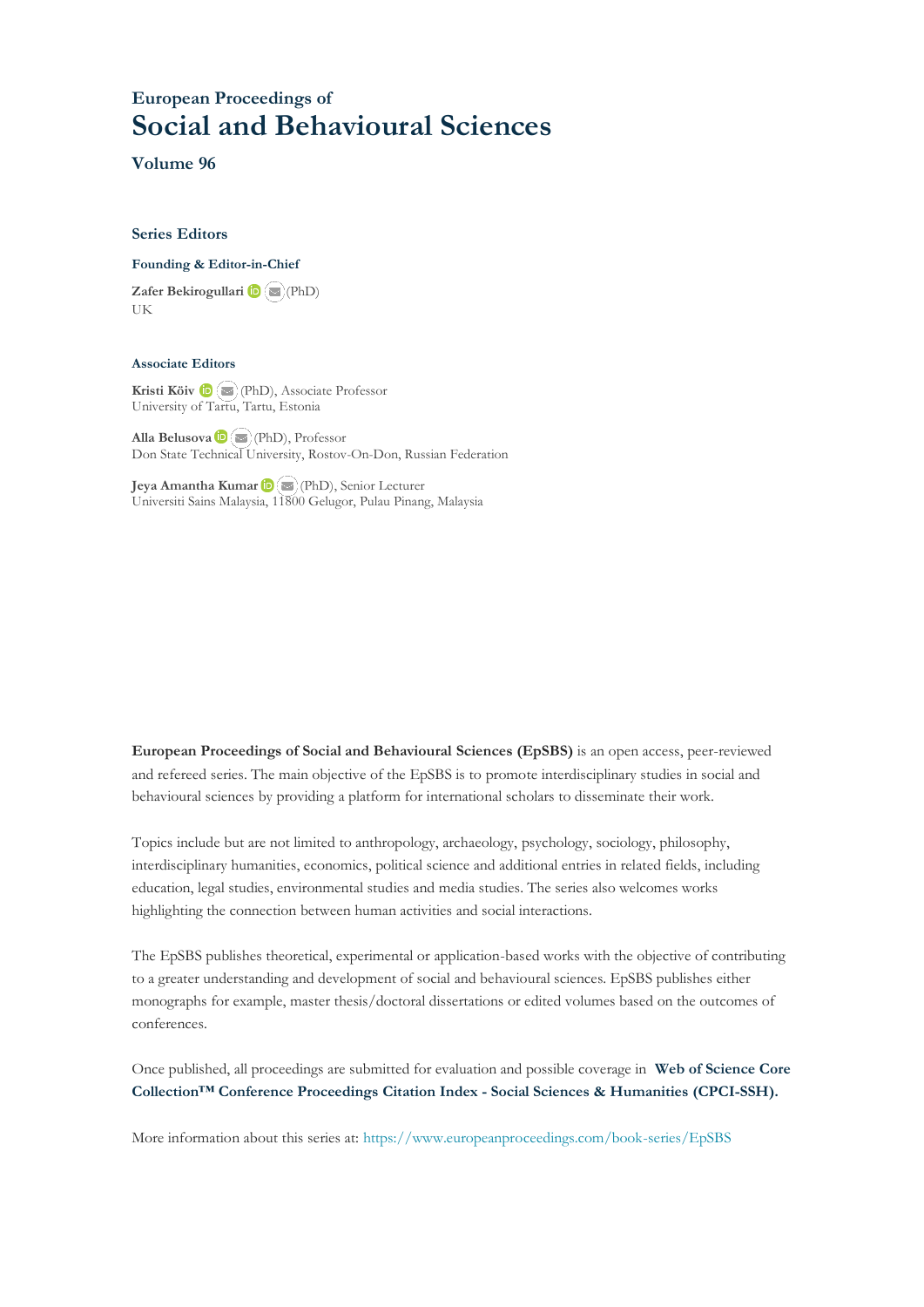# TRENDS AND INNOVATIONS IN ECONOMIC STUDIES, SCIENCE ON BAIKAL SESSION

Selected, peer-reviewed papers from the Trends and Innovations in Economic Studies, Science on Baikal Session (TIESS 2020), 24- 26 September, 2020, IRNITU, Irkutsk, Russian Federation

Edited by:

AndreyS. Nechaev **iD**[,](https://orcid.org/0000-0002-0940-0663) Vladimir I. Bunkovsky **iD**, Galina M. Beregova **iD**,

Pavel A. Lontsikh **D**, Alexander S. Bovkun **D** 

### Editor(s) Affiliation(s):

**Andrey S. Nechaev,** Professor of Economics**,** Chief of the board Irkutsk National Research Technical University, Russian Federation

**Vladimir I. Bunkovsky,** Professor of Economics Irkutsk National Research Technical University, Russian Federation

**Galina M. Beregova,** Professor of Economics Irkutsk National Research Technical University, Russian Federation

**Pavel A. Lontsikh,** Professor of Economics Irkutsk National Research Technical University, Russian Federation

**Alexander S. Bovkun,** PhD in Economics, Associate Professor Irkutsk National Research Technical University, Russian Federation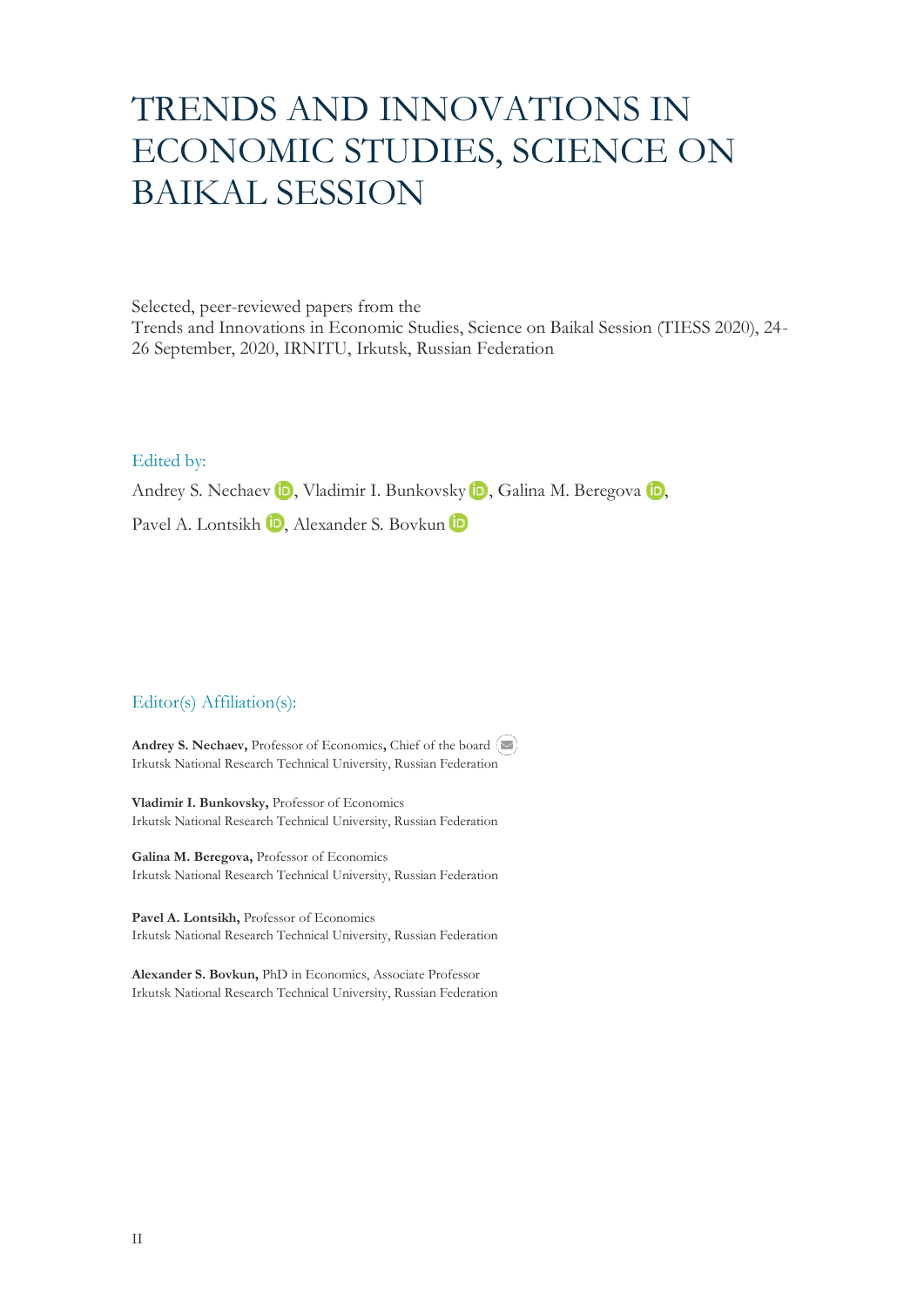

ISSN: 2357-1330 (online).

European Proceedings of Social and Behavioural Sciences

ISBN: 978-1-80296-095-2 (e-book)

TOPICAL ISSUES OF LINGUISTICS AND TEACHING METHODS IN BUSINESS AND PROFESSIONAL **COMMUNICATION** 

[https://doi.org/10.15405/epsbs\(2357-1330\).2020.12.1](https://doi.org/10.15405/epsbs(2357-1330).2020.12.1) 

 $\odot$   $\odot$   $\odot$ © The Editor(s) and The Author(s) 2020. This is an open access book distributed under the Creative Commons CC License BY-NC-ND 4.0. Unported License, permitting all non-commercial use, distribution, and reproduction in any medium, provided the original work is properly cited.

This book is published by the registered company European Publisher Ltd. which is registered under the ISO London Limited.

The registered company address is: 293 Green Lanes, Palmers Green, London, United Kingdom, N13 4XS Reg. Number: 9219513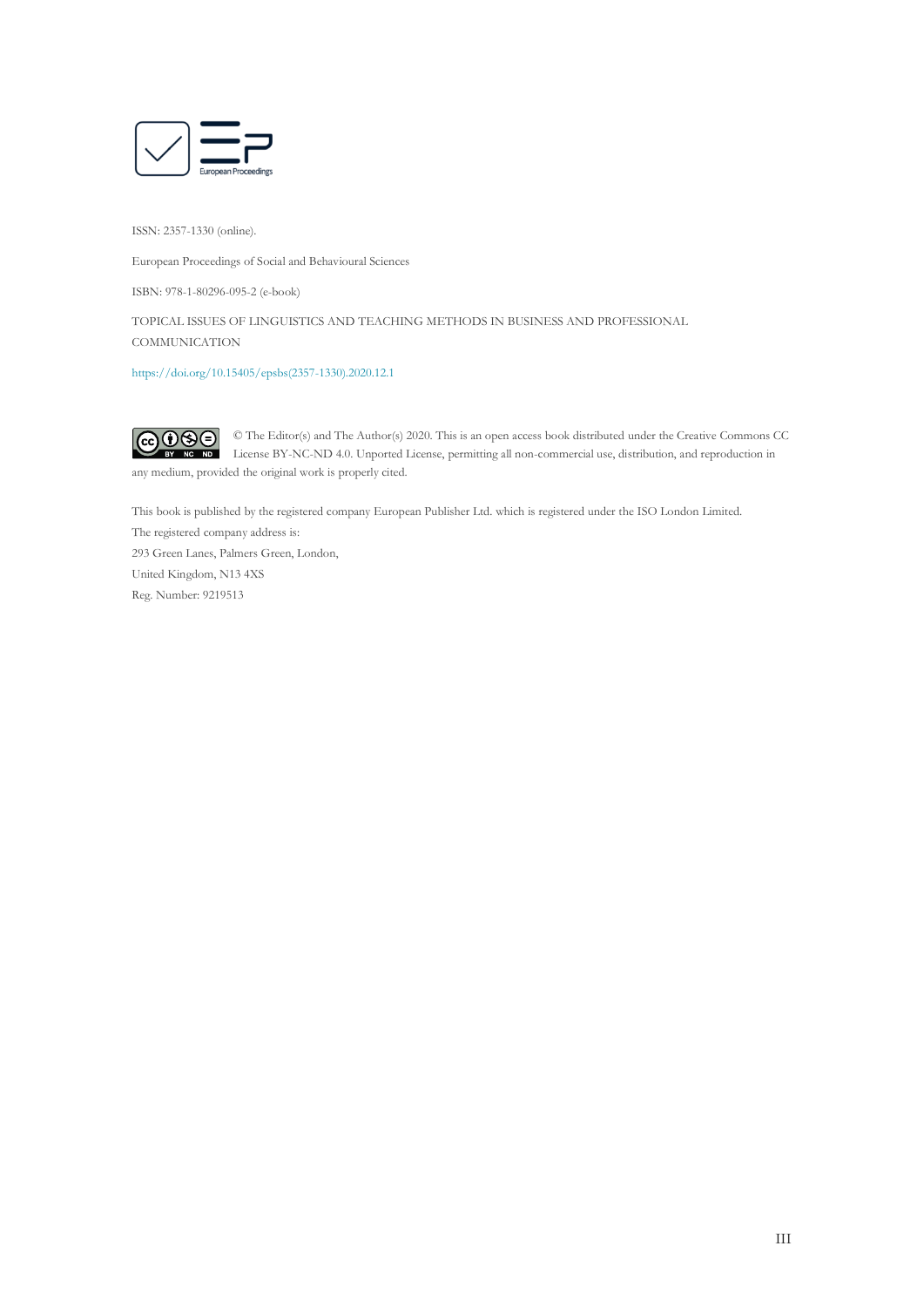# **Preface**

The volume contains selected papers submitted for the biannual conference on Trends and Innovations in Economic Studies. This year's conference hosted by Irkutsk National Research Technical University, the leading technical university in Eastern Siberia.

The conference was dedicated to discussion of the contemporary management and economic issues that are the most essential for inudstrial leaders in particular part of Russian Federation. The previous event was hosted by Kazan State Federal University (Volga Federal District). This appoach allows to address various issues of dispersed and diversified Russian economy.

The conference focused on the management, investment and resource supply in high technological industrial enterprises. The topics of the conference were covered but not limited to human resources management and engineering education, resource supply chains, and infrastructure, financial markets, and investment activities, innovation management and R&D, quality control and product management, legal support and government relations management. All these topics are of great importance for both and nationwide technological development.

Manuscripts in the volume consider various management and financial cases of multiple industrial enterprises engaged in different economic areas: railroad and airway transport, instrumentation and vehicle manufacturing, power supply and telecommunication infrastructure, and exploitation of oil, gas and minerals deposits. Despite the fact, that the provided discussion is in the most part related to the current Russian economic situation as well as to technical cooperation within the Eurasian Economic Union, it addresses such global challenges as environmentally-friendly industrial development and regulations for technological companies.

12 October 2020,

Chair, Vladimir Yu. Konyuchov, Professor, Department of Automation and Management of IRNITU, Russia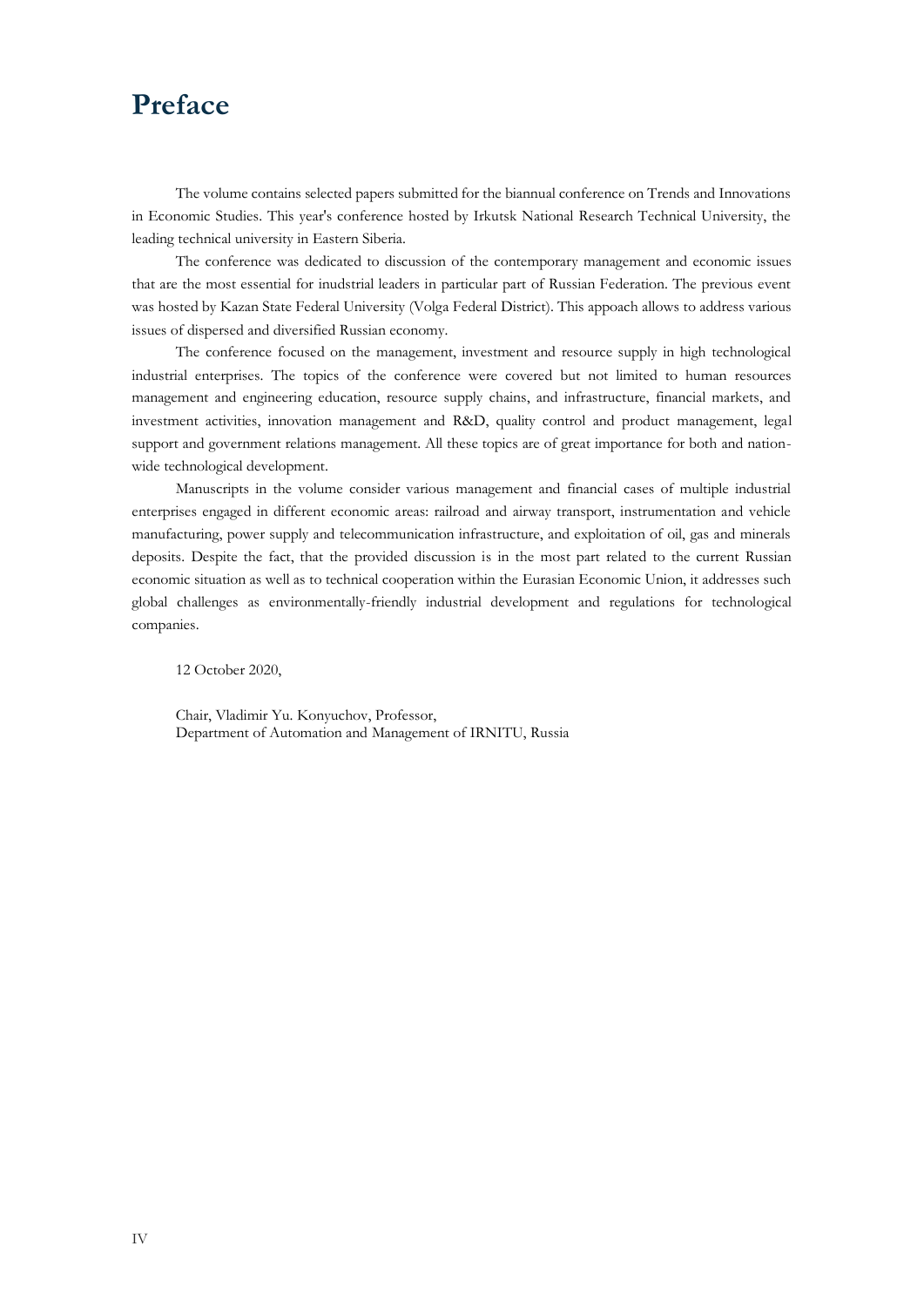### **Chairs**

Chair, Vladimir Yu. Konyuchov, Professor, *Department of Automation and Management of IRNITU, Russia*

### **International Scientific/Editorial Committee Members**

- Andrey S. Nechaev, Chief of the board, Irkutsk National Research Technical University, Russia
- **·** Vladimir Yu. Konyukhov, Head of the programme committee, Irkutsk National Research Technical University, Russia
- Alexander S. Bovkun, Secretary of the board, Irkutsk National Research Technical University
- Olga M. Safonova, Editor, Irkutsk National Research Technical University, Russia
- Ildus I. Galyautdinov, Editor, Irkutsk National Research Technical University, Russia
- **■** Marina A. Khaldeeva, Linguistic advisor, Tomsk Polytechnic University, Russia

## **Organizing Committee Members**

- Vladimir I. Bunkovsky, Professor of economics, Irkutsk National Research Technical University
- Rafik F. Starkov, Professor of economics, Irkutsk National Research Technical University
- **Exergey A. Juba, Professor of economics,** Irkutsk National Research Technical University
- Vadim E. Vyaznikov, Professor of economics, Irkutsk National Research Technical University
- Galina M. Beregova, Professor of economics, Irkutsk National Research Technical University
- Viktor Yu. Rogov, Professor of economics, Irkutsk National Research Technical University
- Oleg V. Archipkin, professor of economics, Irkutsk State University
- Pavel A. Lontsikh, Professor of economics, Irkutsk National Research Technical University
- Nikolay V. Kotelnikov, Ass. professor of technology Irkutsk National Research Technical University
- Mariya V. Kuklina Ass. professor of technology, Irkutsk National Research Technical University
- Olga M. Safonova, Expert for educational process, Irkutsk National Research Technical University
- Nikita V. Martyushev, MBA, Ass. professor of engineering, Tomsk Polytechnic University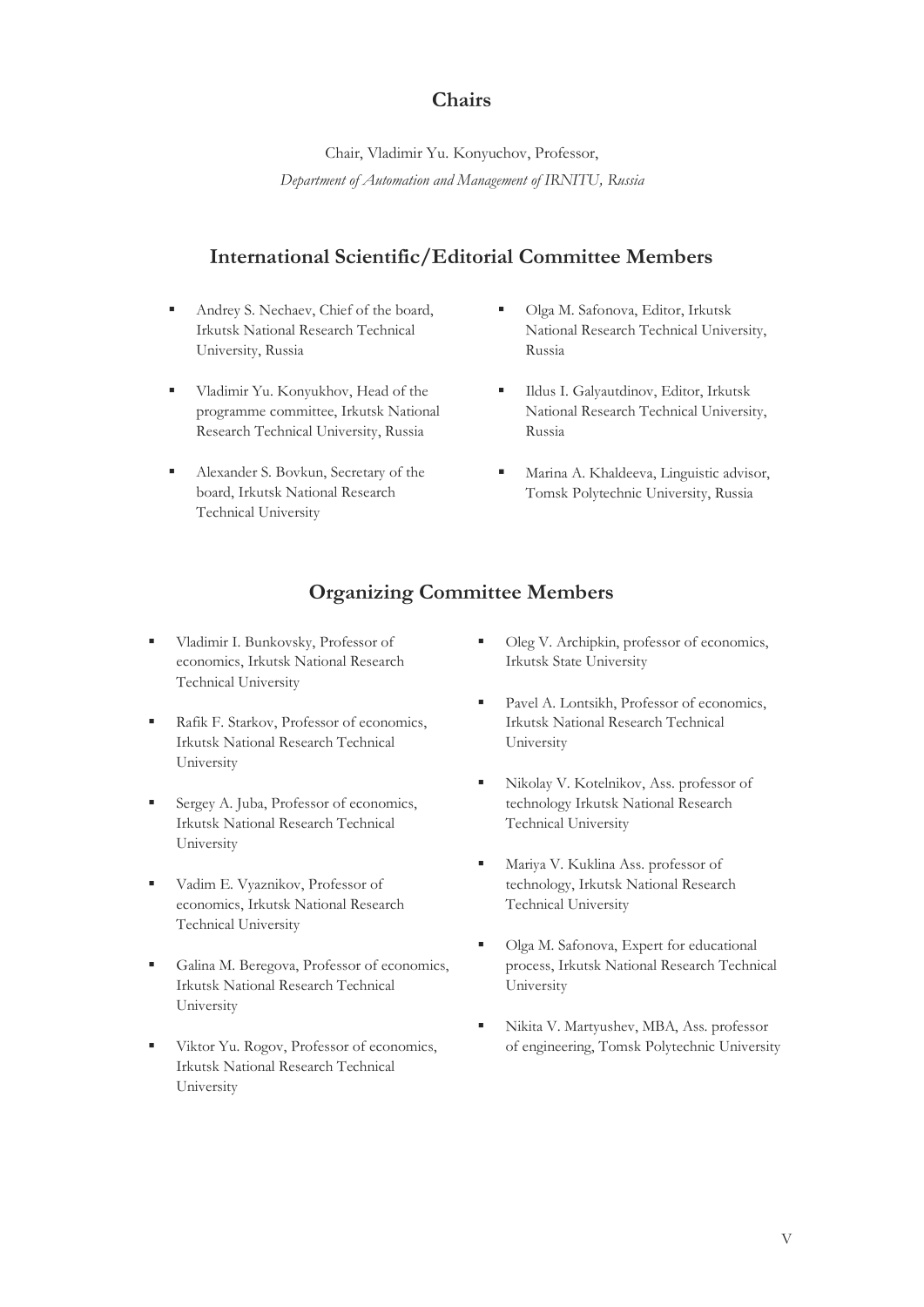# **Sponsors**





**Irkutsk National Research Technical University**

**The Ministry of Education and Science of the Russian Federation**

**Russian Foundation for Basic Research**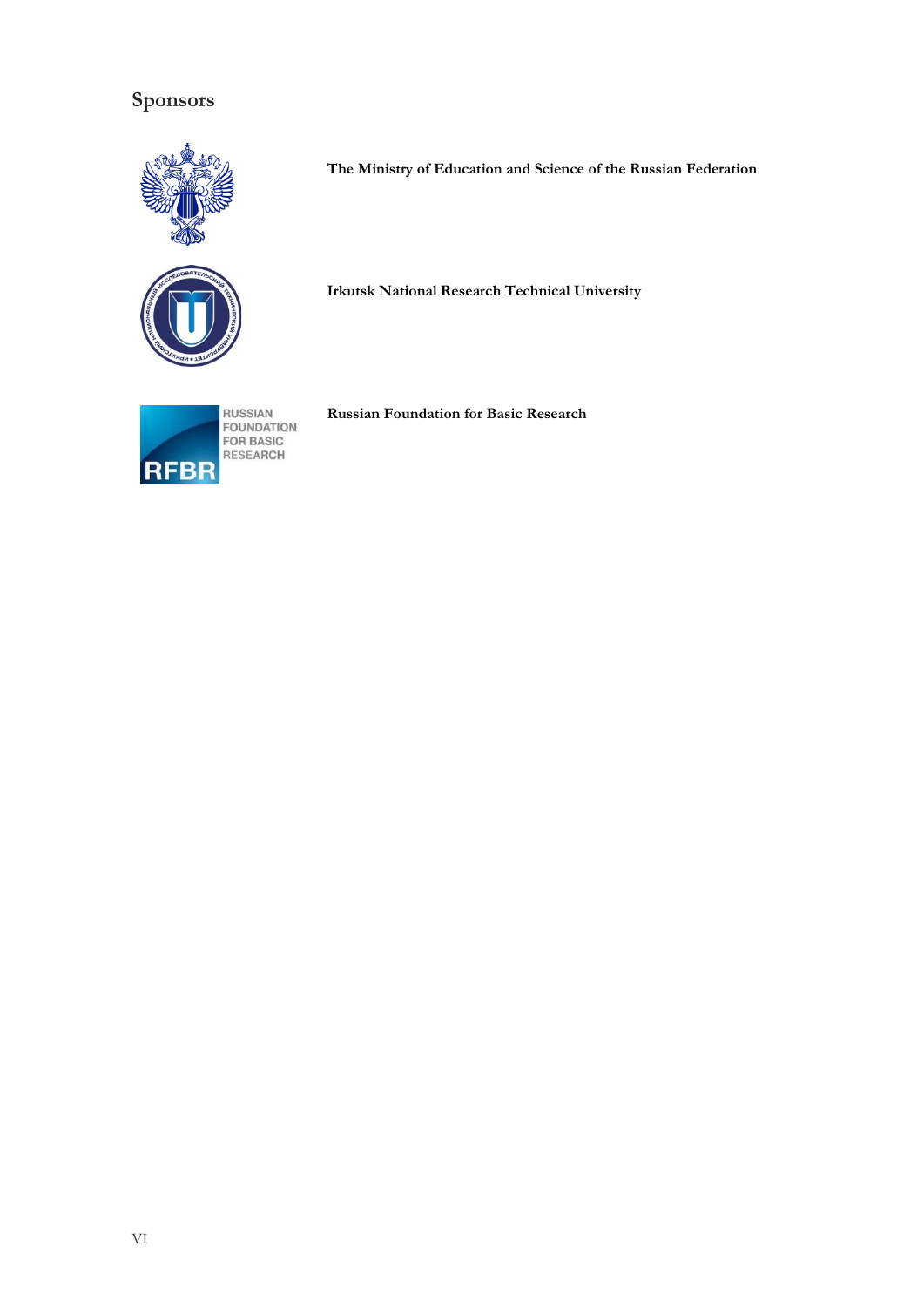# **Table of Contents**

#### **No: 1**

Title: E-Documents In Russian Civil Proceedings As A Means Of Optimizing Economic Processes *Pages: 1-7*

Author(s): Sergey A. Abramitov, Marina A. Dneprovskaya, Diana A. Stepanenko

#### **No: 2**

Title: Development Of Mutual Insurance In Russia Based On Social Economy Idea *Pages: 8-15* Author(s): Evgeniya V. Ageeva

#### **No: 3**

Title: Some Approaches To The Identification Of Innovative Enterprises In The Region *Pages: 16-21* Author(s): Dmitry A. Antipin, Mikhail L. Bagaynikov, Andrey S. Badmaev

#### **No: 4**

Title: Threats To Tax Security In The Digital Economy *Pages: 22-28* Author(s): Lyudmila V. Sanina, Oksana V. Antipina, Shuiyao Xu

#### **No: 5**

Title: Assessment Of The Budget Independence Of The Territories *Pages: 29-34* Author(s): Oksana V. Antipina, Larisa V. Kleymenova, Viktoriia Yu. Deich

#### **No: 6**

Title: The Impact Of Demographic Aging On Economic Growth *Pages: 35-41* Author(s): Vyacheslav Yu. Babyshev, Galina. A. Barysheva

#### **No: 7**

Title: Involvement In Vocational Education Of Employees Russian Organizations Of Different Age Groups *Pages: 42-49* Author(s): Olga N. Baeva, Nina P. Sherstyankina

#### **No: 8**

Title: Correlation Of Ranks Between Ethical Behaviour Of Firms And Competitiveness Of Economy *Pages: 50-57* Author(s): Maria A. Bakumenko, Anatoliy V. Sigal, Dmitriy V. Titarenko

#### **No: 9**

Title: Mechanism Of Investment Policy In Energy Sector *Pages: 58-64* Author(s): Yuliya N. Barykina, Alexei G. Chernykh

#### **No: 10**

Title: Methods For Schoolchildren Speech-Cognitive Activity Improving Within The Framework Of Textual Authenticity *Pages: 65-74* Author(s): Anna V. Belozerova, Olga V. Nikolenko, Larisa Y. Lepikhova

#### **No: 11**

Title: Transformation Of The Bank Of Russia Into The Ussr State Bank *Pages: 75-82* Author(s): Marina V. Bogatyreva, Bato Zh. Tagarov, Mikhail A. Kolmakov

#### **No: 12**

Title: Monetization Of Benefits And "Pension Reform" *Pages: 83-91* Author(s): Marina V. Bogatyreva, Nikolay V. Matveev, Kirill D. Bogatyrev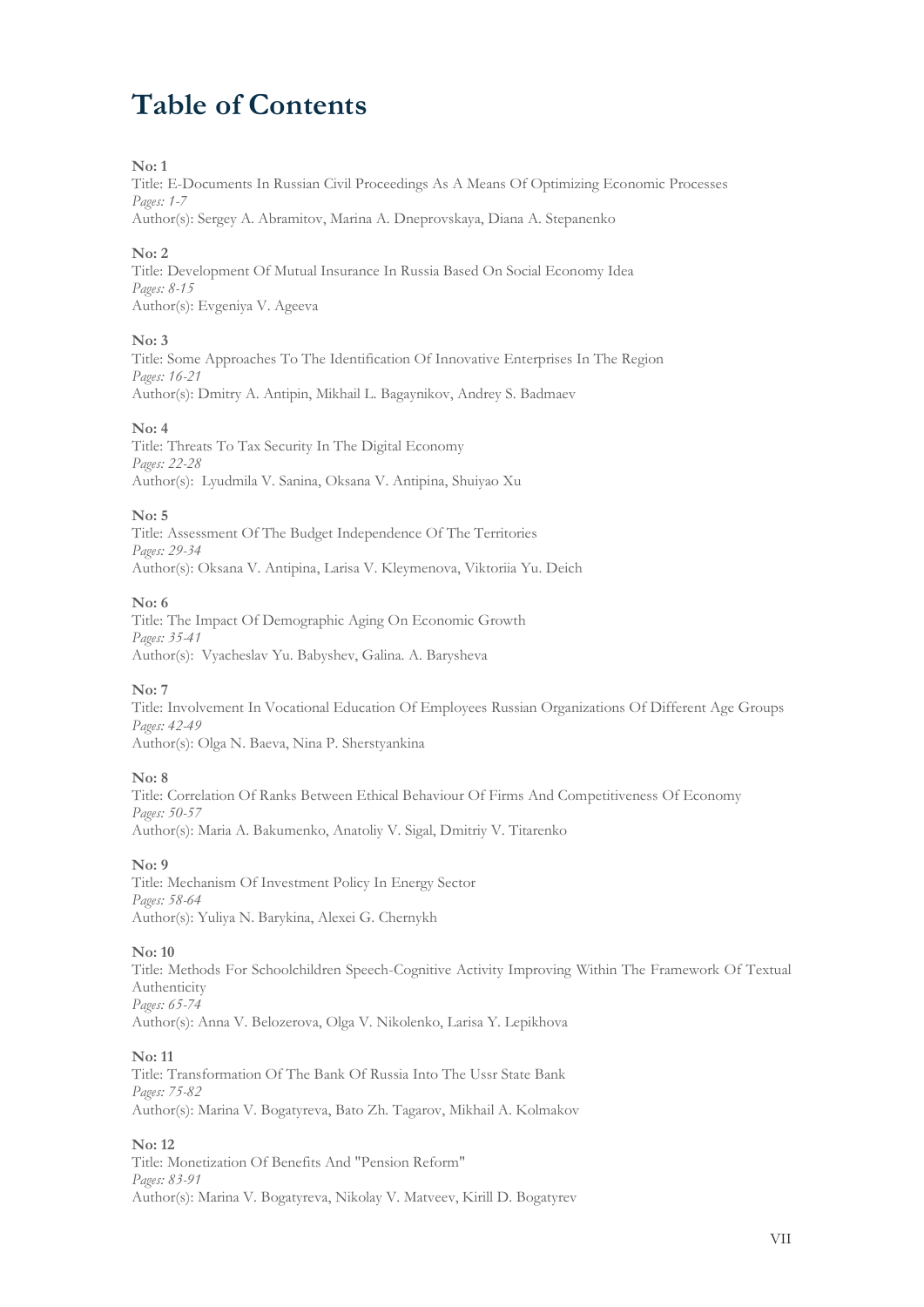Title: Investment And Innovation Activity Of Industrial Enterprises Of The Republic Of Crimea *Pages: 92-98* Author(s): Janneta A. Bogdanova, Еlena A. Bogomolova, Tatiana I. Egorchenko

#### **No: 14**

Title: Analysis Of Legislative Support For The Innovative Development Of Russian Regions *Pages: 99-106* Author(s): Aleksandr S. Bovkun, Igor S. Korodyuk, Mikhail Yu. Ivanov, Olga V. Vlasenko

#### **No: 15**

Title: Features Of Effective Development And Support Of Small Businesses In Single-Industry Towns *Pages: 107-114* Author(s): Aleksandr S. Bovkun, Aleksandr F. Shupletsov, Marina Yu. Vakhrusheva, Oleg V. Arkhipkin

#### **No: 16**

Title: Effect Of Interaction Of Large And Small Industrial Entrepreneurship In Oil Refining *Pages: 115-122* Author(s): Alexander F. Andreev, Dmitry V. Bunkovsky

#### **No: 17**

Title: Scenario Approach To Quantitative Assessment Of Financial Risks Of The Company *Pages: 123-128* Author(s): Vladimir I. Bunkovsky

#### **No: 18**

Title: An Accounting And Finance System In The Digital Economy *Pages: 129-137* Author(s): Nataliya A. Burmistrova, Irina V. Kalnitskaya, Elena A. Kormiltseva, Olga V. Maksimochkina, Alexandra P. Shmakova

#### **No: 19**

Title: Resource Efficiency Assessment In Mineral Resources Management *Pages: 138-143* Author(s): Oksana P. Chernikova, Yulia A. Zlatitskaya, Tatyana V. Nesterova

#### **No: 20**

Title: Special Account For Capital Renovation *Pages: 144-151* Author(s): Melis M. Kurmanbaev, Izabella V. Dambayeva

#### **No: 21**

Title: Investigating Social Entrepreneurship: New Research Findings *Pages: 152-159* Author(s): Liubov A. Lebedintseva, Daniel A. Lebedintsev, Pavel P. Deriugin

#### **No: 22**

Title: Human Capitalin Valuable Orientations Of Students: Methodology, Methodology And Diagnostic Results *Pages: 160-167* Author(s): Pavel P. Deryugin, Olga V. Yarmak, Ekaterina V. Strashko, Elena A. Kamyshina, Veronika E. Yarmak

#### **No: 23**

Title: Presumption In Favour Of Release As A Mean To Optimize Economic Processes *Pages: 168-175* Author(s): Marina A. Dneprovskaya, Khristina A. Kalandarishvili, Diana A. Stepanenko

#### **No: 24**

Title: Tax Regulation And Promotion Of Innovation In Russia And China *Pages: 176-185* Author(s): Anastasia G. Dykusova, Lu Hongyu, Feng Dapeng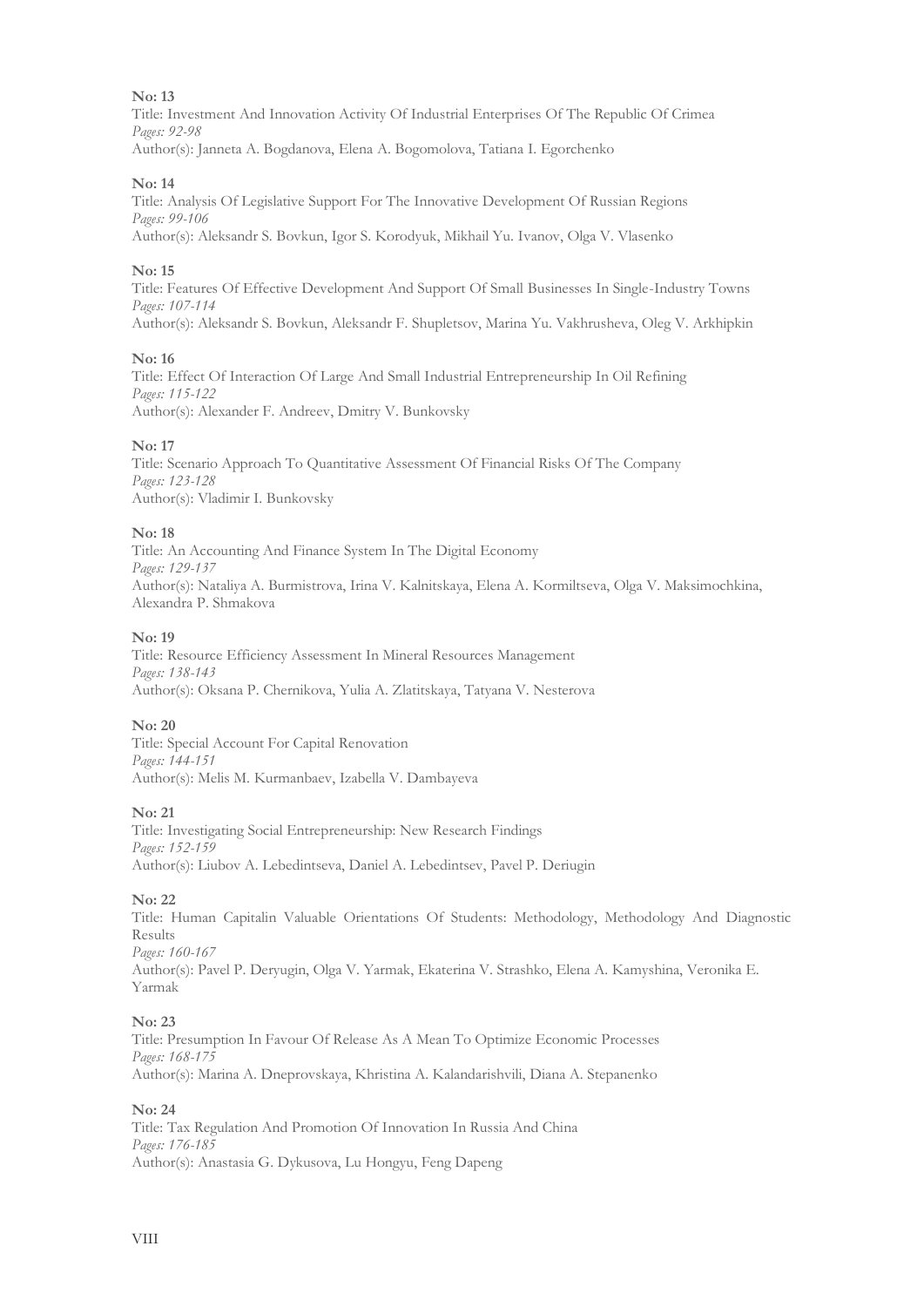Title: The Conceptual Model Of Brics Business Sector Development *Pages: 186-192* Author(s): Tatiana A. Egorkina, Ekaterina V. Strashko, Margarita V. Namkhanova, Irina V. Popova

#### **No: 26**

Title: Analysis Of The Catering Market In Krasnoyarsk *Pages: 193-205* Author(s): Ekaterina A. Elgina, Olga M. Sergacheva, Marina I. Migunova, Tatyana A. Tsyrkunova, Ludmilla V. Bogdanova

#### **No: 27**

Title: Assessment Tools For Accounting Policy *Pages: 206-213* Author(s): Ekaterina A. Elgina, Oksana Yu. Dyagel, Marina I. Migunova, Tatyana A. Tsyrkunova, Ludmilla V. Bogdanova

#### **No: 28**

Title: Socio-Economic Development Within The Framework Of Increasing Efficiency Of Regional Management *Pages: 214-221*

Author(s): Anna I. V Elistratova, Nadejda D. Volkanova, Oksana A. Alekseeva, Sievil E. Dzhaferova

#### **No: 29**

Title: Study Of Structural Properties Of Aluminosilicate Composite *Pages: 222-228* Author(s): Svetlana V. Fedorova

#### **No: 30**

Title: Application Of Lean Production Tools In Management Of University Educational Processes *Pages: 229-235* Author(s): Ella I. Skobleva, Elena P. Fedorova, Edvard I. Glinchevskiy

#### **No: 31**

Title: Factor Analysis Of Roa Of The Construction Industry Of Irkutsk Region *Pages: 236-242* Author(s): Evgeniy A. Filatov

#### **No: 32**

Title: Analysis Of The Cruise Industry In Primorsky Krai *Pages: 243-250* Author(s): Elena V. Galenko, Natalya P. Ovcharenko, Iuliia V. Orlovskaia

#### **No: 33**

Title: Directions For Small Business Development In The Russian Federation *Pages: 251-257* Author(s): Ekaterina Igorevna Gavrikova, Vitaliy V. Skomorokhov, Dmitriy I. Ilyashevich

#### **No: 34**

Title: Us Stock Market Sliding Verification Of Profit-Risk Model *Pages: 258-265* Author(s): David A. Gercekovich, Evgeniya Yu. Gorbachevskaya, Anna V. Tonkikh, Oleg V. Arkhipkin, Irina S. Shilnikova

#### **No: 35**

Title: Concept And Tools For Technology Transfer In The Digital Environment *Pages: 266-274* Author(s): Larisa A. I. Smagilova, Margarita P. Galimova, Tatiana A. Gileva, Timur S. Galimov

#### **No: 36**

Title: Current Trends In The Investment Climate Improvement In The Russian Federation *Pages: 275-280* Author(s): Marina A. Golovchanskaya, Svetlana V. Rabotkina, Victoria V. Bolotova, Julia R. Mezentseva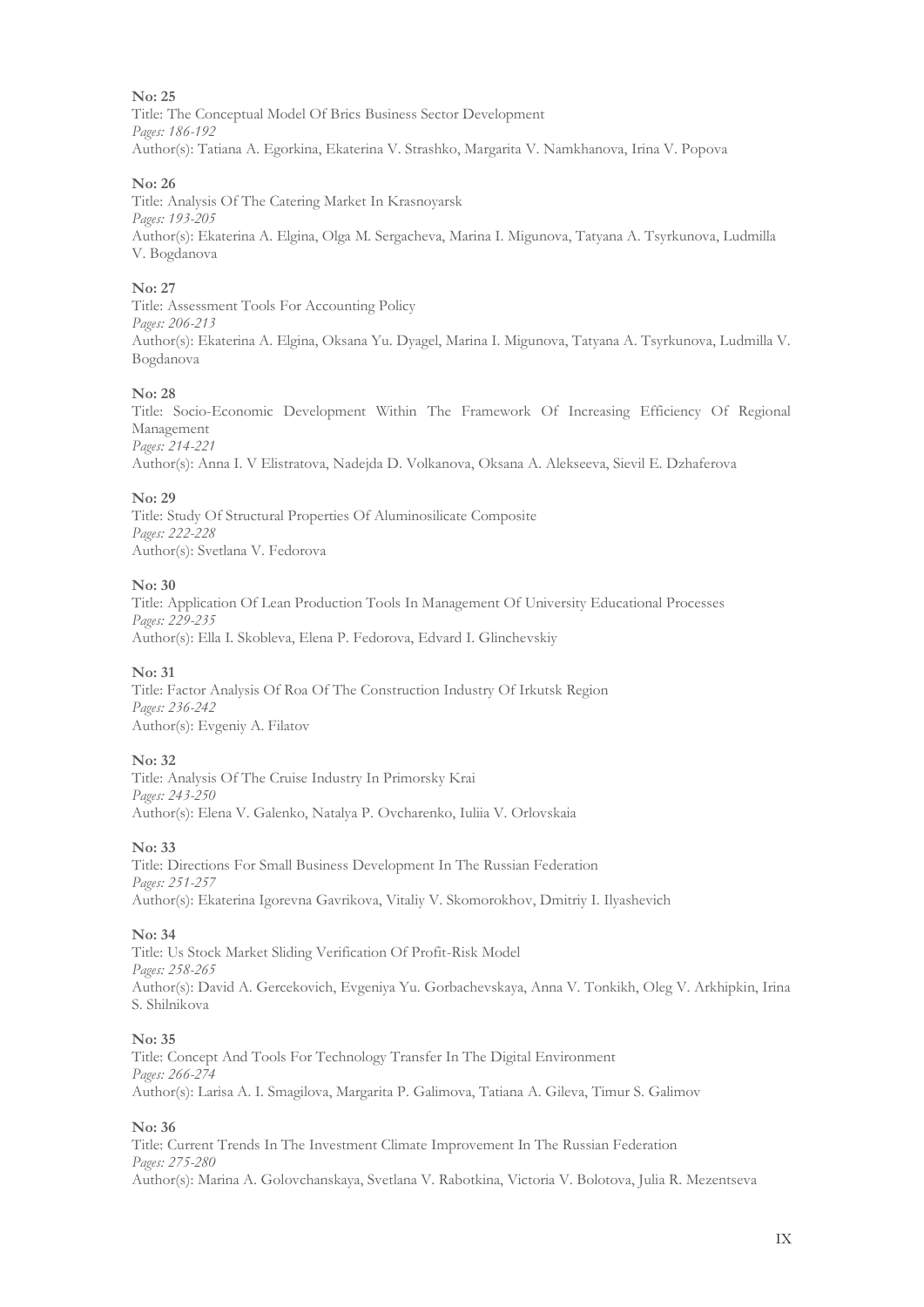Title: The Economic Goals Of Digital Business Transformation *Pages: 281-290* Author(s): Elena Yu. Golovina, Malika V. Evloeva, Jan Yu, Liu Kylie

#### **No: 38**

Title: Special Aspects Of Innovative Project Life Cycle Management *Pages: 291-297* Author(s): Olga V. Gritskevich, Valeria A. Pavlenko

#### **No: 39**

Title: Development Of Information Support During The Cadastral Assessing *Pages: 298-305* Author(s): Maria A. Gubanishcheva

#### **No: 40**

Title: The Problem Of Loneliness Of Elderly In The Context Of Subjective Inequality *Pages: 306-312* Author(s): Lubov I. Ivankina, Ekaterina A. Anikina, Elena I. Klemasheva

#### **No: 41**

Title: System Of Monitoring Of Staff Satisfaction With Jobusing Efqm Model: Social Aspect *Pages: 313-318* Author(s): Valentina A. Ivashova, Igor S. Baklanov, Olga A. Baklanova, Vadim N. Goncharov, Olga Yu. Kolosova

#### **No: 42**

Title: Impact Assessment Of Various Factors On Financial Stability Of Insurance Company *Pages: 319-328* Author(s): Elena M. Khitrova, Elizaveta S. Popova, Tatyana I. Khitrova

#### **No: 43**

Title: Payment Relations And Their Impact On The Efficiency Of Economic Activity *Pages: 329-336* Author(s): Galina I. Khokhlova, Alexey G. Chernykh, Anastasia Yu. Khokhlova, Ivan I. Paretsky

#### **No: 44**

Title: Organizational And Methodological Foundations Of The Formation A Business Management System *Pages: 337-344* Author(s): Irina Y. Kolchurina, K.V. Bazite, M.A. Kolchurina, O.G. Prikhodko, V.V. Shipunova

#### **No: 45**

Title: Improvement Of Organizational And Economic Mechanism Of Cultural Services Management *Pages: 345-353* Author(s): Galina K. Korotkova, Lyubov G. Nikityuk, Galina G. Evseeva, Marina I. Violina

#### **No: 46**

Title: Transformation Of Higher Education In Digital Economy *Pages: 354-360* Author(s): Tatiana Yu. Krasikova, Alexander V. Petrov, Pavel A. Petrov

#### **No: 47**

Title: Regional University In Digital Economy *Pages: 361-367* Author(s): Tatiana Yu. Krasikova, Alexander V. Petrov, Pavel A. Petrov

#### **No: 48**

Title: Money Supply As An Indicator Of Monetary Regulation *Pages: 368-374* Author(s): Natalya V. Kretova, Natalya P. Ilyashevich, Anastasia А. Kretova, Liu Xinshan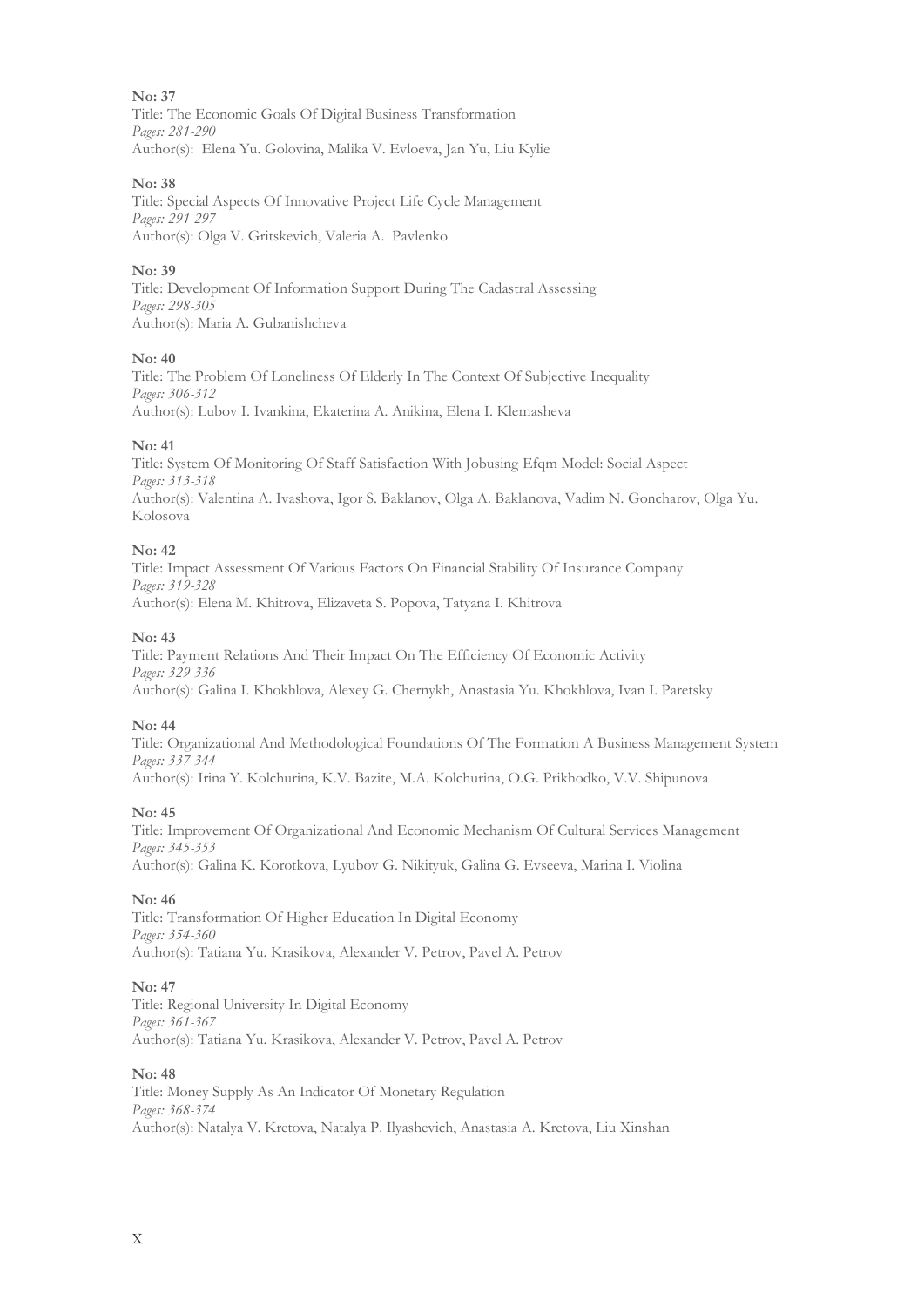Title: China's Belt And Road Initiative As Eurasian Integration Project: Pros And Cons *Pages: 375-380* Author(s): Liubov A. Lebedintseva, Mukhtasar M. Ziyaeva, Mafirat S. Kasimova, Askarzhon N. Samadov, Pavel P. Deriugin

#### **No: 50**

Title: Innovations In Forming Functional Food Properties Based On Quinoa Selected In Russia *Pages: 381-387* Author(s): Lyudmila V. Donchenko, Elene V. Leushkina, Natalia S. Limareva

#### **No: 51**

Title: Modern Problems Of Identification Of Authors Of Scientific Achievements *Pages: 388-394* Author(s): Aleksey V. Lisachenko

#### **No: 52**

Title: Modern Aspects Of Russian Economy Modernization *Pages: 395-403* Author(s): Alexey V. Litvintsev, Huo Jewen

#### **No: 53**

Title: Support For Managerial Decision-Making In Implementation Of Regional Socio-Economic Programs *Pages: 404-410* Author(s): Alexandr V. Lomazov, Vadim A. Lomazov, Olga S. Akupiyan, Victoriya S. Nehotina, Vadim V. Rumbesht

#### **No: 54**

Title: Application Of Rules On Distinctiveness Of Trademark To Works Of Science *Pages: 411-416* Author(s): V. V. Dmitrii

#### **No: 55**

Title: Oil And Gas Activity And Regional Social Well-Being *Pages: 417-425* Author(s): Olga S. Nagaeva

#### **No: 56**

Title: Features Of The Tax Component Calculation In The Activities Of Enterprises *Pages: 426-433* Author(s): Andrey S. Nechaev, Maria F. Tyapkina

#### **No: 57**

Title: Analysis Of The Calculation Of Depreciation In Modern Conditions *Pages: 434-440* Author(s): Andrey S. Nechaev, Maria F. Tyapkina

#### **No: 58**

Title: The Housing And Utilities Sector Under The Digital Transformation *Pages: 441-447* Author(s): Lyubov G. Nikityuk, Oksana G. Timchuk, Eugene Yu. Gorbachevskaya, Garik A. Harutyunov

#### **No: 59**

Title: Concession Mechanism For The Development Of Innovative Activities Of Electric Power Organizations *Pages: 448-454* Author(s): Lyubov G. Nikityuk, Li Fei, Ma Jianqing

#### **No: 60**

Title: Human Resources Potential As A Factor Of Innovative Economy Development *Pages: 455-463* Author(s): Valentina F. Nikulsheeva, Vadim E. Vyaznikov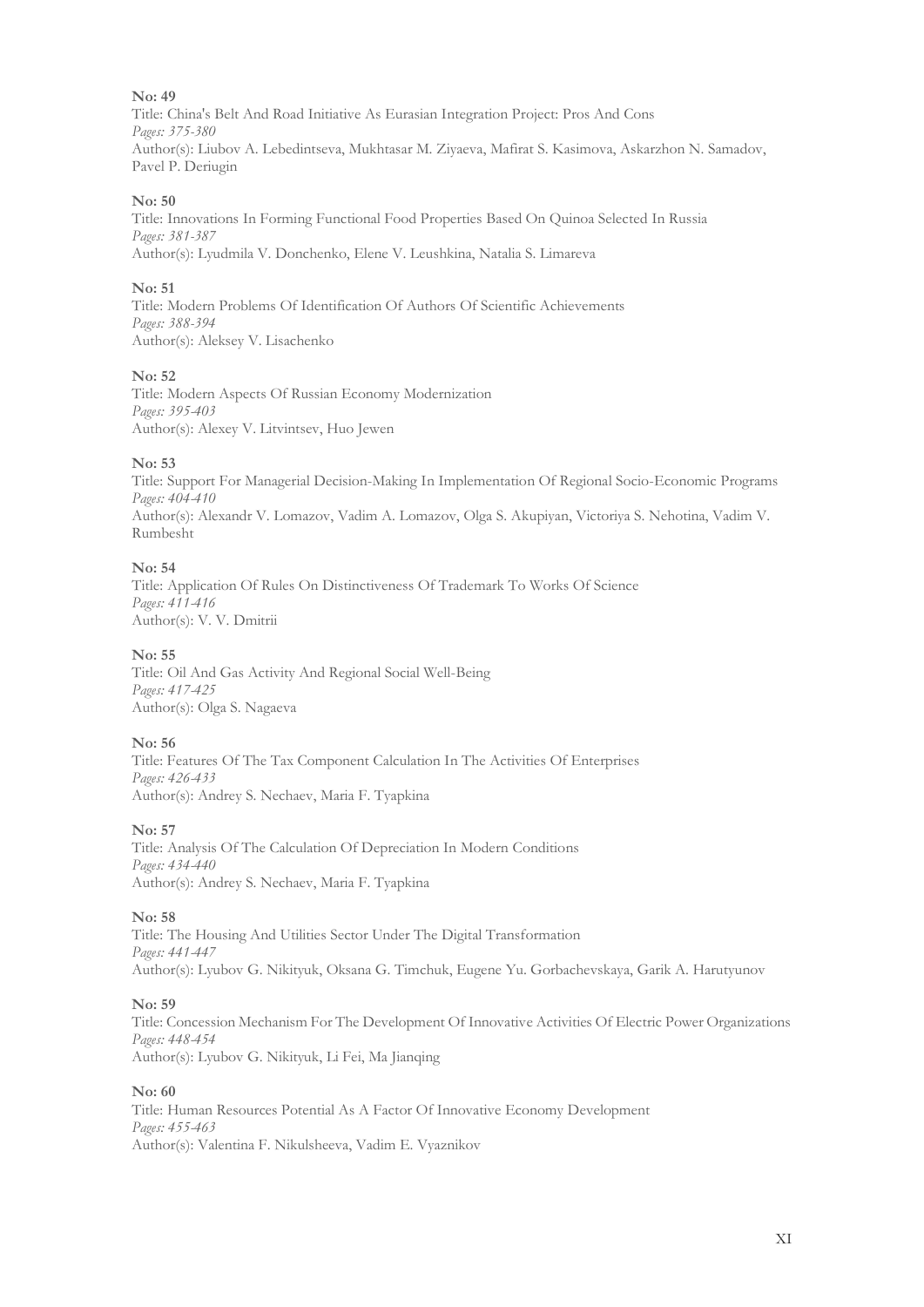Title: Management Receivables And Payables Of The Organization: The Mathematical Aspect *Pages: 464-473* Author(s): Sergey S. Ovanesyan, Irina Y. Nikonova

#### **No: 62**

Title: Innovative Theory Of Assessing Influence Of Factors On Economic System Indicators *Pages: 474-482* Author(s): Sergey S. Оvanesyan, Alexander P. Sukhodolov, Alla V. Rasputina

#### **No: 63**

Title: Blockchain Technology Application Features For Solving Fec-Related Problems *Pages: 483-490* Author(s): Valeria A. Pavlenko, Pavel V. Petrov

#### **No: 64**

Title: Value Reality In Environment Of Students *Pages: 491-498* Author(s): Svetlana P. Anokhina, Olga A. Plakhova

#### **No: 65**

Title: Formal Institutions In The Development Of Crimean Youth Labor Market *Pages: 499-506* Author(s): Svetlana Yu. Tsohla, Elena A. Polishchuk, Irina N. Podsmashnaya

#### **No: 66**

Title: Influence Of Gender And Place Of Residence On Education And Employment Accessibility *Pages: 507-514* Author(s): Inna Popova, Nadezhda Sivrikova, Tatyana Ptashko, Artem Perebejnos, Natalya Artemeva

#### **No: 67**

Title: Using Of Marketing Tools In Russian Coal Mining Companies *Pages: 515-521* Author(s): Oleg D. Repinskiy, X. Xu Haiyong

#### **No: 68**

Title: Tourism Investment Development Of The Baikal Region: Basic Issues, Challenges And Prospects *Pages: 522-527* Author(s): Lilia G. G. Rudykh, Olga S. Shilova

#### **No: 69**

Title: Discourse And Technical Features Of Videogames Localization *Pages: 528-533* Author(s): Dinara K. Sayakhova, Flyuza G. Fatkullina

#### **No: 70**

Title: Resource Efficient Technologies For Competitive Growth Of The Enterprise's Employees *Pages: 534-540* Author(s): Aelita V. Shaburova, Tamara A. Samoiliuk

#### **No: 71**

Title: Reasons For The Decline In Investment In The Russian Economy *Pages: 541-550* Author(s): Margarita G. Zhigas, Georgy A. Shalamov, Nina A. Ageeva, Asiyat K. Magomedova

#### **No: 72**

Title: The Modern Concept Of The Becoming Of The Digital Economy In Russia *Pages: 551-557* Author(s): Elena V. Shevchenko, A. A. Efremova, N. V. Oshovskaya, I. V. Artyukhova, M. Yu. Dementiev

#### **No: 73**

Title: Institutions Of Networking In The Cross-Industry Digital Projects *Pages: 558-563* Author(s): Nataliia A. Simchenko, Svetlana Yu. Tsohla, Semen P. Reus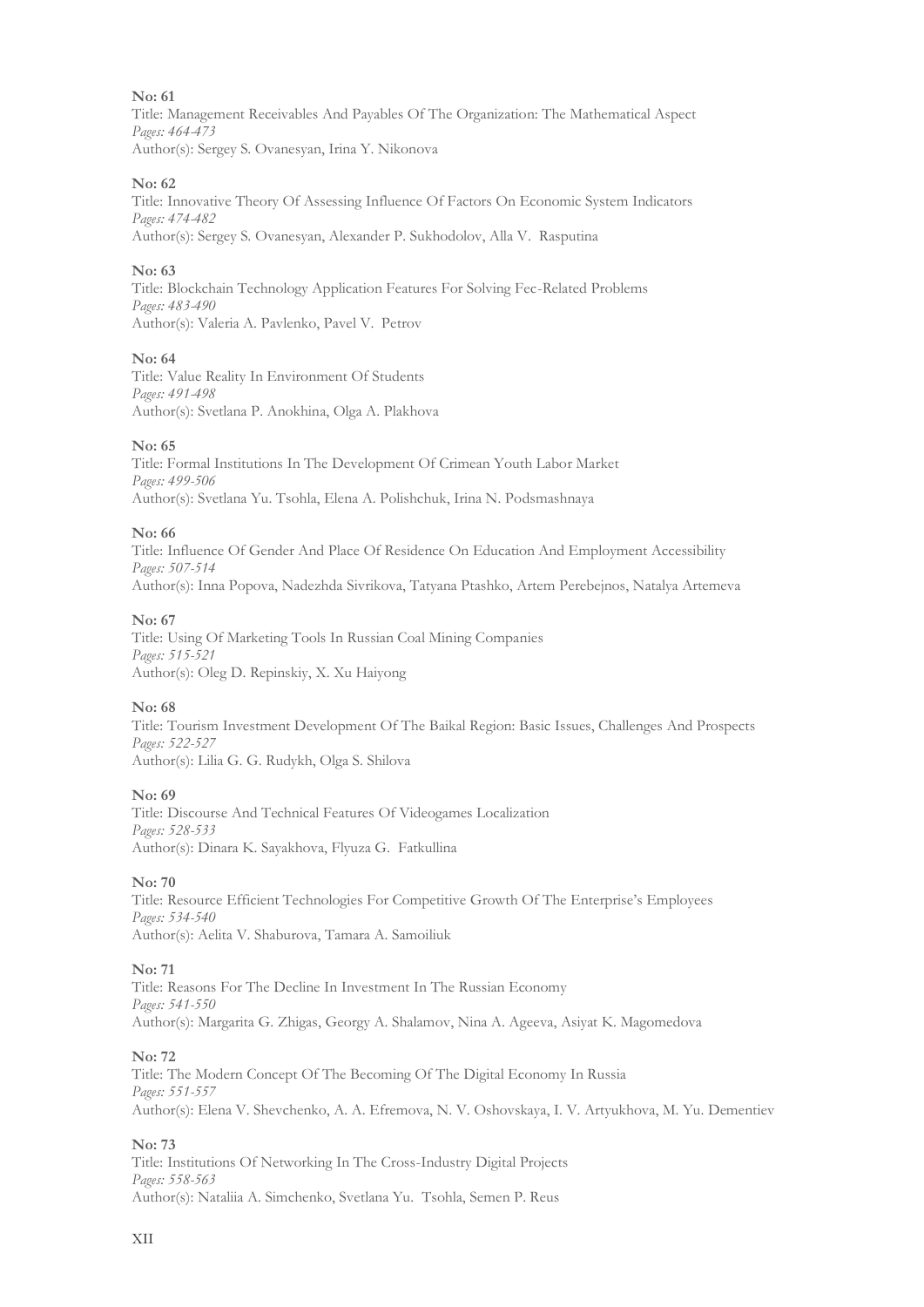Title: Accessibility Of Social Rights: Analysis Of Perceptions Of Young People *Pages: 564-572* Author(s): Nadezhda V. Sivrikova, Gulnaz B. Kireeva, Tatyana G. Ptashko, Artem E. Perebejnos, Alexey V. Savchenkov

#### **No: 75**

Title: Economic Relations In The Public Pension System By Territory *Pages: 573-585* Author(s): Oksana V. Skotarenko, Babkina N. Lyudmila, Vasiliev I. Nikolai, Nikitin Y. Yuri

#### **No: 76**

Title: The Concept And Analysis Of Innovation And R&D *Pages: 586-595* Author(s): Ilya A. Slobodnyak, Elena V. Sosedova

#### **No: 77**

Title: The Modern Economic Structure Of Russia *Pages: 596-603* Author(s): Valeriy V. Smirnov, Vladislav L. Semenov, Anna A. Babaeva, Elena V. Grigoryeva, Ludmila V. Rezyukova

#### **No: 78**

Title: Movement Of External Financial Assets And Liabilities Of Modern Russia *Pages: 604-611* Author(s): Valeriy V. Smirnov, Vladislav L. Semenov, Elena F. Perfilova, Polina G. Gorbunova, Gennadiy N. Denisov

#### **No: 79**

Title: Start-Ups Evaluation With The Help Of Web-Based Platforms *Pages: 612-617* Author(s): Aleksandr S. Sobolev, Vladimir Y. Konyukhov, Tatyana Ya. Druzhinina, Roman S. Zott, Angelica A. Mezina

#### **No: 80**

Title: Problems Of Formation Of The Enterprise Digital Security System *Pages: 618-626* Author(s): Maxim Yu. Tantsyura, Gennadii A. Shtofer, Elvina E. Shamileva, Galina V. Olkhovaya

#### **No: 81**

Title: Assessment Of Factors Affecting Investment Activity In Regions *Pages: 627-634* Author(s): Olga V. Tayurskaya, Dilyara R. Okladnikova, Kamil R. Bibarsov, Ivan A. Ogorodnikov

#### **No: 82**

Title: Key Risks Of Digital Business Transformation *Pages: 635-640* Author(s): Oksana G. Timchuk, Malika V. Evloeva

#### **No: 83**

Title: Public And Private Partnership As A Tool For Innovation And Investment Stimulation *Pages: 641-647* Author(s): Oksana G. Timchuk, Larisa G. Sokolova

#### **No: 84**

Title: Imbalance Of Consumer Interests In The Managing Intellectual Property Objects *Pages: 648-652* Author(s): Liudmila А. Tsybulskaya, Еlena Е. Ryabtseva, Ryabtsev L. Аleksandr, Оlga V. Svetlichnaya

#### **No: 85**

Title: Issues Of Application Of The Digital Platform In Educational Activities *Pages: 653-658* Author(s): Valentina N. Turkova, Anastasiya N. Arkhipova, Marina V. Velm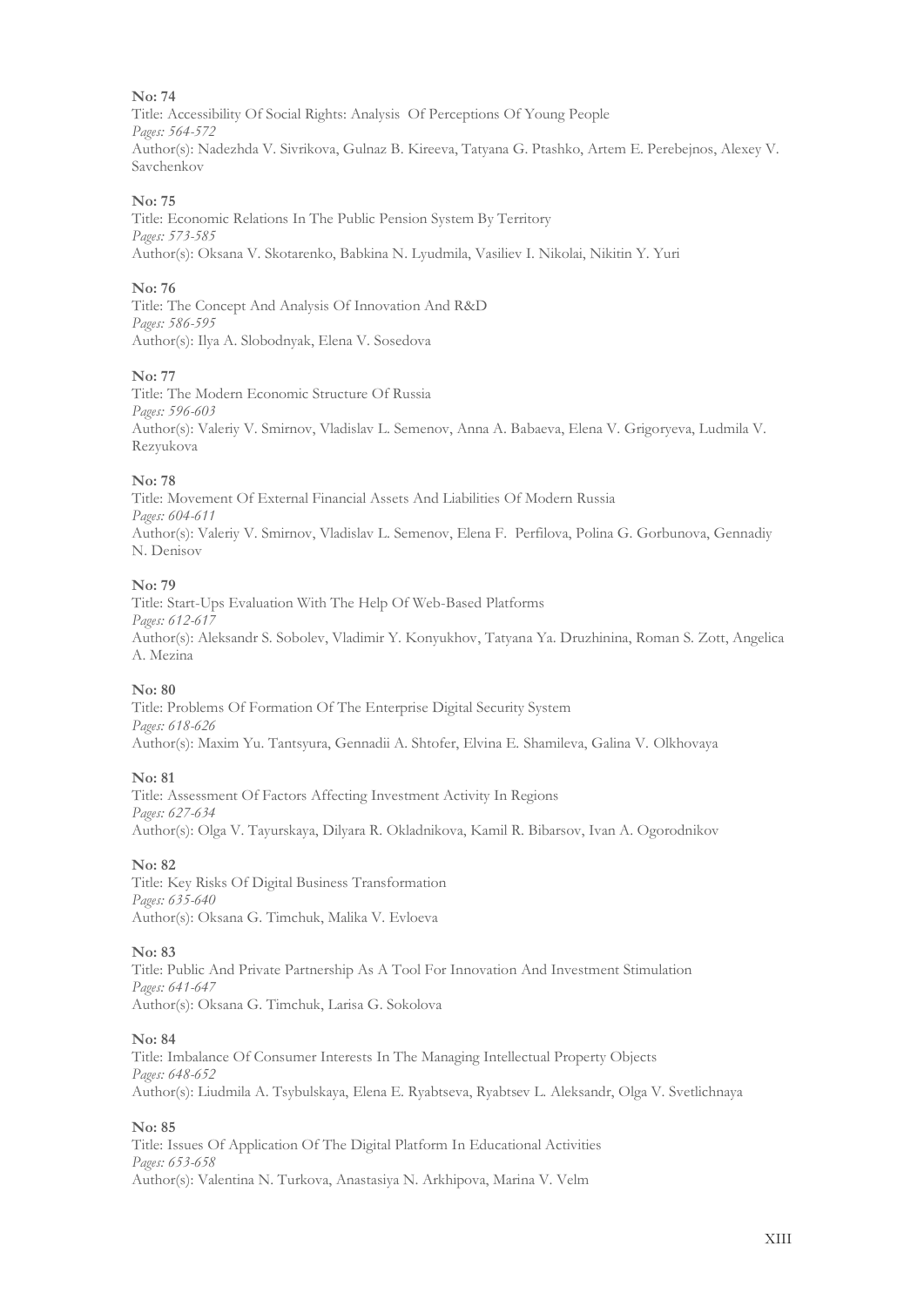Title: Food Exports: Regional Aspect *Pages: 659-667* Author(s): Maria F. Tyapkina, Victor I. Samarukha, Gennady M. Vinokurov, Julia D. Mongush, Veronica V. Vrublevskaya

#### **No: 87**

Title: Economic And Legal Regulation Of Disaster Management In The Russian Federation *Pages: 668-673* Author(s): Natalia V. Vasilyeva, Viktor V. Ignatenko, Nikolay V. Kolosov, Julia V. Pyatkovskaya, Raisa I. Sedelnikova

#### **No: 88**

Title: Sources Of Financing In The Oil And Gas Industry *Pages: 674-680* Author(s): Vadim E. Vyaznikov, Oksana A. Krasovskaya

#### **No: 89**

Title: Legal Aspects Of Directive Voting For Russian State Companies *Pages: 681-687* Author(s): Alexander Yakovlev

#### **No: 90**

Title: Opportunities And Prospects Of Digitalization In Russian Coal Industry *Pages: 688-697* Author(s): Tatyana A. Yarkova, Anastasya G. Dykusova, Tatyana V. Kolesnikova

#### **No: 91**

Title: Investment Activity In Social Infrastructure *Pages: 698-703* Author(s): Sergei O. Yaschenko, Vladimir G. Polyakov, Marina E. Nikiforova

#### **No: 92**

Title: Volatility Accounting In Management Of Labor Quality In Industrial Enterprises *Pages: 704-710* Author(s): Dmitriy Yu. Yasinskiy, Oleg A. Zatepyakin, Boris S. Burykhin

#### **No: 93**

Title: Optimization Of Regional Innovative Enterprises: Theoretical Aspects *Pages: 711-718* Author(s): Sergey V. Zakharov, Mikhail. Yu. Ivanov, Xu Linchong, Elena S. Zakharova

#### **No: 94**

Title: "Digital Strategic" Regions Of Russia *Pages: 719-730* Author(s): Valery V. Smirnov, Vladislav L. Semenov, Anna N. Zakharova, Tatyana A. Lavina, Nina A. Ivanova

#### **No: 95**

Title: Bioenergy As Factor Increasing Poultry Enterprises Competitiveness *Pages: 731-736* Author(s): Lyubov A. Zazykina, Liya M. Roiter

#### **No: 96**

Title: Economic Processes Based On The Institution Of The Commissioner For Human Rights *Pages: 737-743* Author(s): Irina I. Zedgenizova, Irina V. Ignatyeva

#### **No: 97**

Title: Methods Of Assessing The Competitiveness Of Machine-Building Enterprises *Pages: 744-750* Author(s): Wenfu Zhao